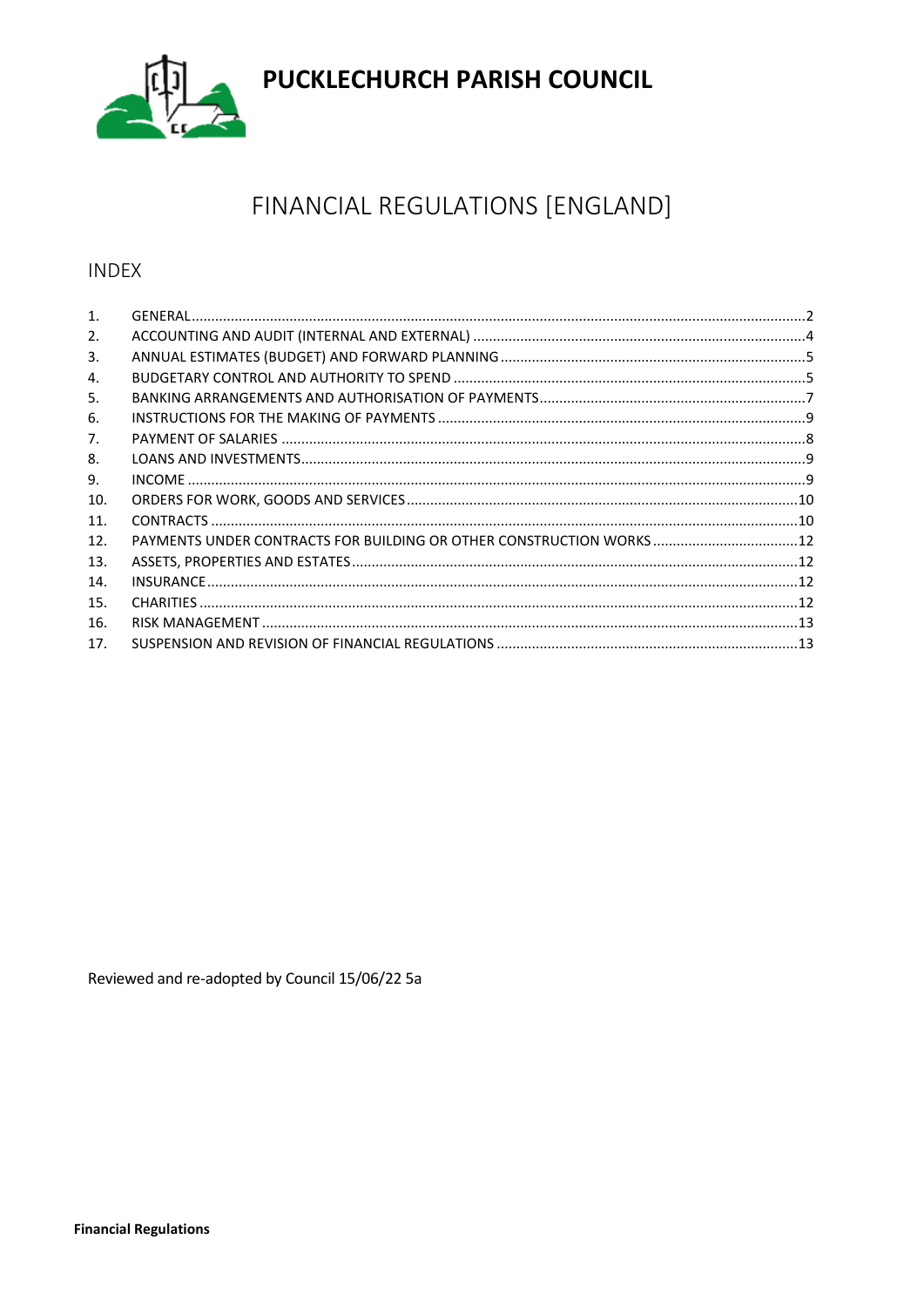## <span id="page-1-0"></span>1. GENERAL

- 1.1. These financial regulations govern the conduct of financial management by the council and may only be amended or varied by resolution of the council. Financial regulations are one of the council's three governing policy documents providing procedural guidance for members and officers. Financial regulations must be observed in conjunction with the Pucklechurch Parish Council's Standing Orders and any individual financial regulations relating to contracts.
- 1.2. The council is responsible in law for ensuring that its financial management is adequate and effective and that the council has a sound system of internal control which facilitates the effective exercise of the council's functions, including arrangements for the management of risk.
- 1.3. The council's accounting control systems must include measures:
	- for the timely production of accounts;
	- that provide for the safe and efficient safeguarding of public money;
	- to prevent and detect inaccuracy and fraud; and
	- identifying the duties of individual officers.
- 1.4. These financial regulations demonstrate how Pucklechurch Parish Council meets these responsibilities and requirements.
- 1.5. At least once a year, prior to approving the Annual Governance Statement, the council must review the effectiveness of its system of internal control which shall be in accordance with proper practices.
- 1.6. A breach of these Regulations by an employee is gross misconduct.
- 1.7. Members of Pucklechurch Parish Council are expected to follow the instructions within these Regulations and not to entice employees to breach them. Failure to follow instructions within these Regulations brings the office of councillor into disrepute.
- 1.8. The Responsible Financial Officer (RFO) holds a statutory office appointed by the council. The Clerk to Pucklechurch Parish Council has been appointed as RFO and these regulations will apply accordingly
- 1.9. The RFO;
	- acts under the policy direction of the council;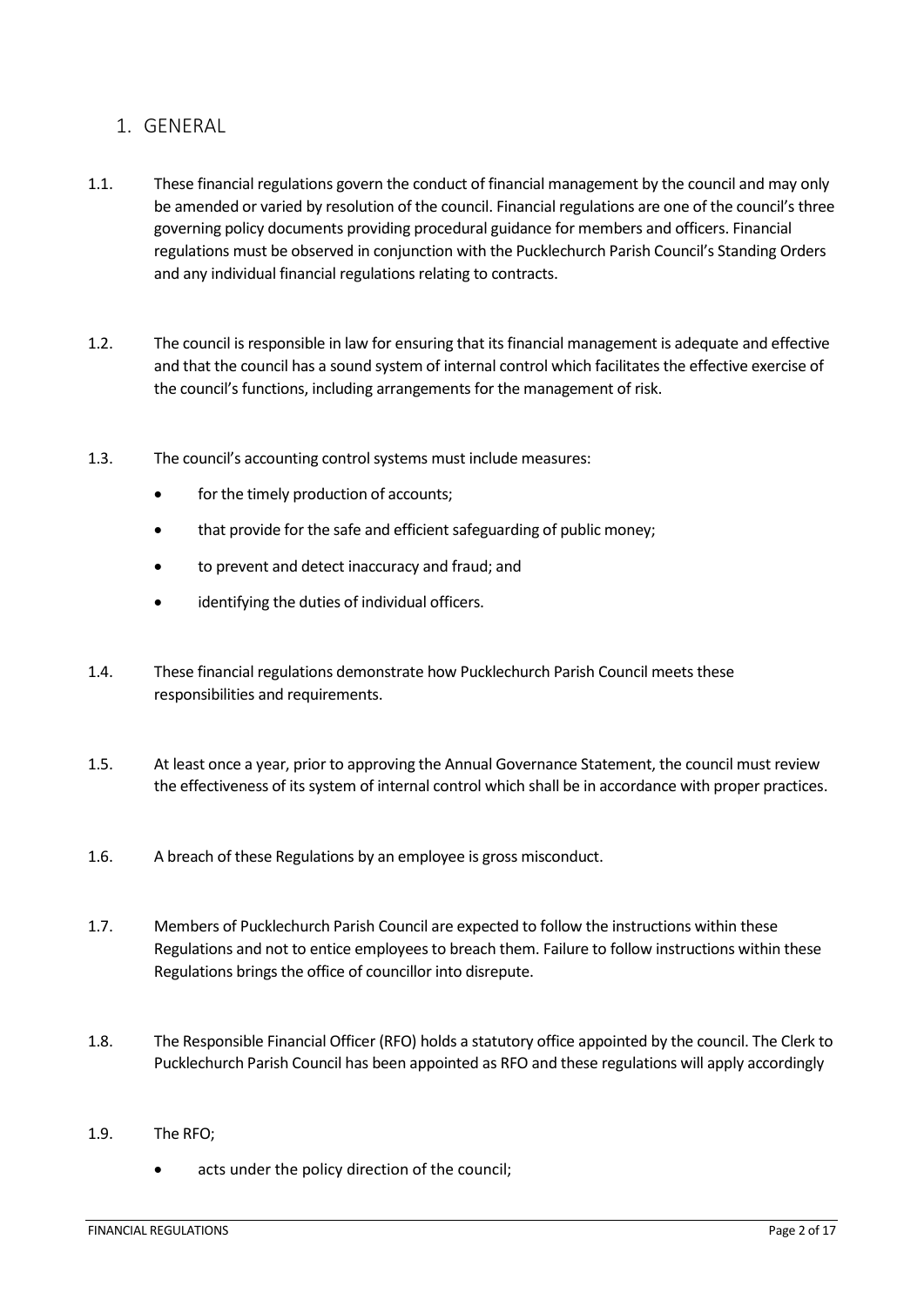- administers the council's financial affairs in accordance with all Acts, Regulations and proper practices;
- determines on behalf of the council its accounting records and accounting control systems;
- ensures the accounting control systems are observed;
- maintains the accounting records of the council up to date in accordance with proper practices;
- assists the council to secure economy, efficiency and effectiveness in the use of its resources; and
- produces financial management information as required by the council.
- 1.10. The accounting records determined by the RFO shall be sufficient to show and explain the council's transactions and to enable the RFO to ensure that any income and expenditure account and statement of balances, or record of receipts and payments and additional information, as the case may be, or management information prepared for the council from time to time comply with the Accounts and Audit Regulations.
- 1.11. The accounting records determined by the RFO shall in particular contain:
	- entries from day to day of all sums of money received and expended by the council and the matters to which the income and expenditure or receipts and payments account relate;
	- a record of the assets and liabilities of the council; and
	- wherever relevant, a record of the council's income and expenditure in relation to claims made, or to be made, for any contribution, grant or subsidy.
- 1.12. The accounting control systems determined by the RFO shall include:
	- procedures to ensure that the financial transactions of the council are recorded as soon as reasonably practicable and as accurately and reasonably as possible;
	- procedures to enable the prevention and detection of inaccuracies and fraud and the ability to reconstruct any lost records;
	- identification of the duties of officers dealing with financial transactions and division of responsibilities of those officers in relation to significant transactions;
	- procedures to ensure that uncollectable amounts, including any bad debts are not submitted to the council for approval to be written off except with the approval of the RFO and that the approvals are shown in the accounting records; and
	- measures to ensure that risk is properly managed.
- 1.13. The Pucklechurch Parish Council is not empowered by these Regulations or otherwise to delegate certain specified decisions. In particular any decision regarding: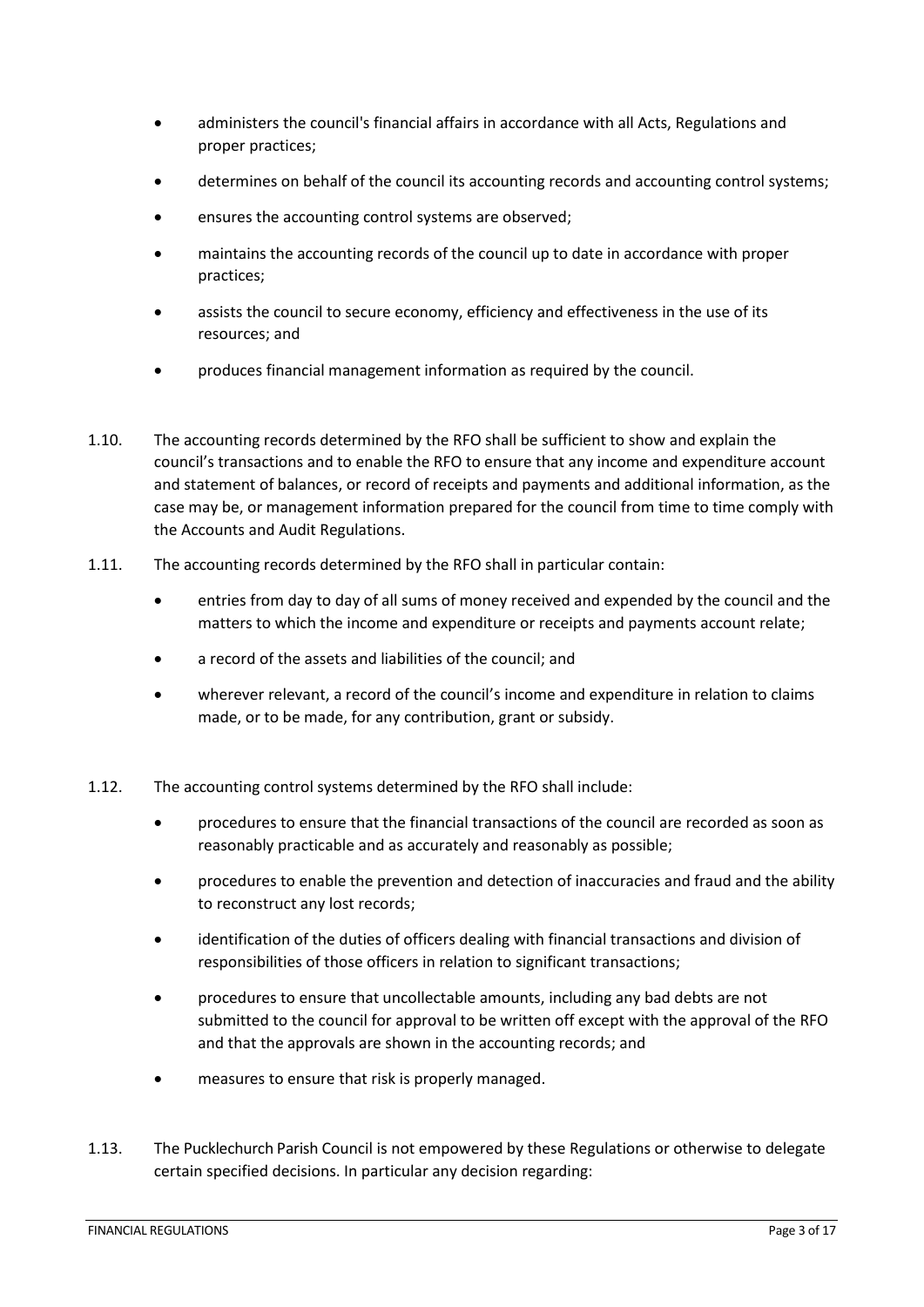- setting the final budget or the precept (council tax requirement);
- approving accounting statements;
- approving an annual governance statement;
- borrowing;
- writing off bad debts;
- declaring eligibility for the General Power of Competence; and
- addressing recommendations in any report from the internal or external auditors,

shall be a matter for the full council only.

- 1.14. In addition Pucklechurch Parish Council must:
	- determine and keep under regular review the bank mandate for all council bank accounts;
	- approve any grant or a single commitment in excess of £1,000; and
	- in respect of the annual salary for any employee have regard to recommendations about annual salaries of employees made by the relevant committee in accordance with its terms of reference.
- 1.15. In these financial regulations, references to the Accounts and Audit Regulations or 'the regulations' shall mean the regulations issued under the provisions of section 27 of the Audit Commission Act 1998, or any superseding legislation, and then in force unless otherwise specified.

In these financial regulations the term 'proper practice' or 'proper practices' shall refer to guidance issued in *Governance and Accountability for Local Councils - a Practitioners' Guide (England)* issued by the Joint Practitioners Advisory Group (JPAG), available from the websites of NALC and the Society for Local Council Clerks (SLCC).

## <span id="page-3-0"></span>2. ACCOUNTING AND AUDIT (INTERNAL AND EXTERNAL)

- 2.1 All accounting procedures and financial records of the council shall be determined by the RFO in accordance with the Accounts and Audit Regulations, appropriate guidance and proper practices.
- 2.2 On a regular basis, at least once in each quarter, and at each financial year end, a member other than the Chairman [or a cheque signatory] shall be appointed to verify bank reconciliations (for all accounts) produced by the RFO. The member shall sign the reconciliations and the original bank statements (or similar document) as evidence of verification. This activity shall on conclusion be reported, including any exceptions, to and noted by the council.
- 2.3 The RFO shall complete the annual statement of accounts, annual report, and any related documents of the council contained in the Annual Return (as specified in proper practices) as soon as practicable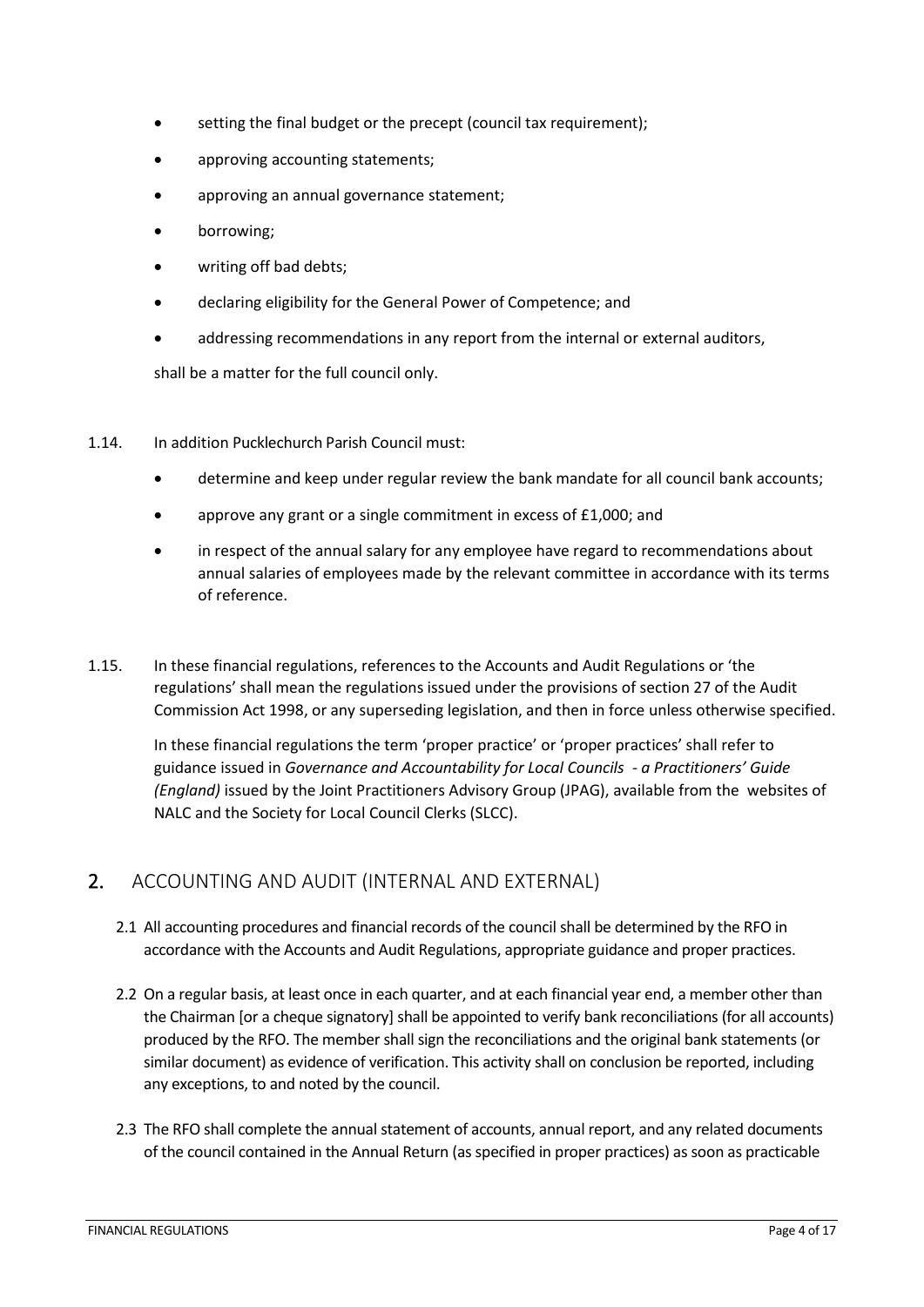after the end of the financial year and having certified the accounts shall submit them and report thereon to the council within the timescales set by the Accounts and Audit Regulations.

- 2.4 The council shall ensure that there is an adequate and effective system of internal audit of its accounting records, and of its system of internal control in accordance with proper practices. Any officer or member of the council shall make available such documents and records as appear to the council to be necessary for the purpose of the audit and shall, as directed by the council, supply the RFO, internal auditor, or external auditor with such information and explanation as the council considers necessary for that purpose.
- 2.5 The internal auditor shall be appointed by and shall carry out the work in relation to internal controls required by the council in accordance with proper practices.
- 2.6 The internal auditor shall:
	- be competent and independent of the financial operations of the council;
	- report to council in writing, or in person, on a regular basis with a minimum of one annual written report during each financial year;
	- to demonstrate competence, objectivity and independence, be free from any actual or perceived conflicts of interest, including those arising from family relationships; and
	- have no involvement in the financial decision making, management or control of the council.
	- 2.7 Internal or external auditors may not under any circumstances:
		- perform any operational duties for the council;
		- initiate or approve accounting transactions; or
		- direct the activities of any council employee, except to the extent that such employees have been appropriately assigned to assist the internal auditor.
	- 2.8 For the avoidance of doubt, in relation to internal audit the terms 'independent' and 'independence' shall have the same meaning as is described in proper practices.
	- 2.9 RFO shall make arrangements for the exercise of electors' rights in relation to the accounts including the opportunity to inspect the accounts, books, and vouchers and display or publish any notices and statements of account required by Audit Commission Act 1998, or any superseding legislation, and the Accounts and Audit Regulations.
	- 2.10 The RFO shall, without undue delay, bring to the attention of all councillors any correspondence or report from internal or external auditors.

#### <span id="page-4-0"></span>**3. ANNUAL ESTIMATES (BUDGET) AND FORWARD PLANNING**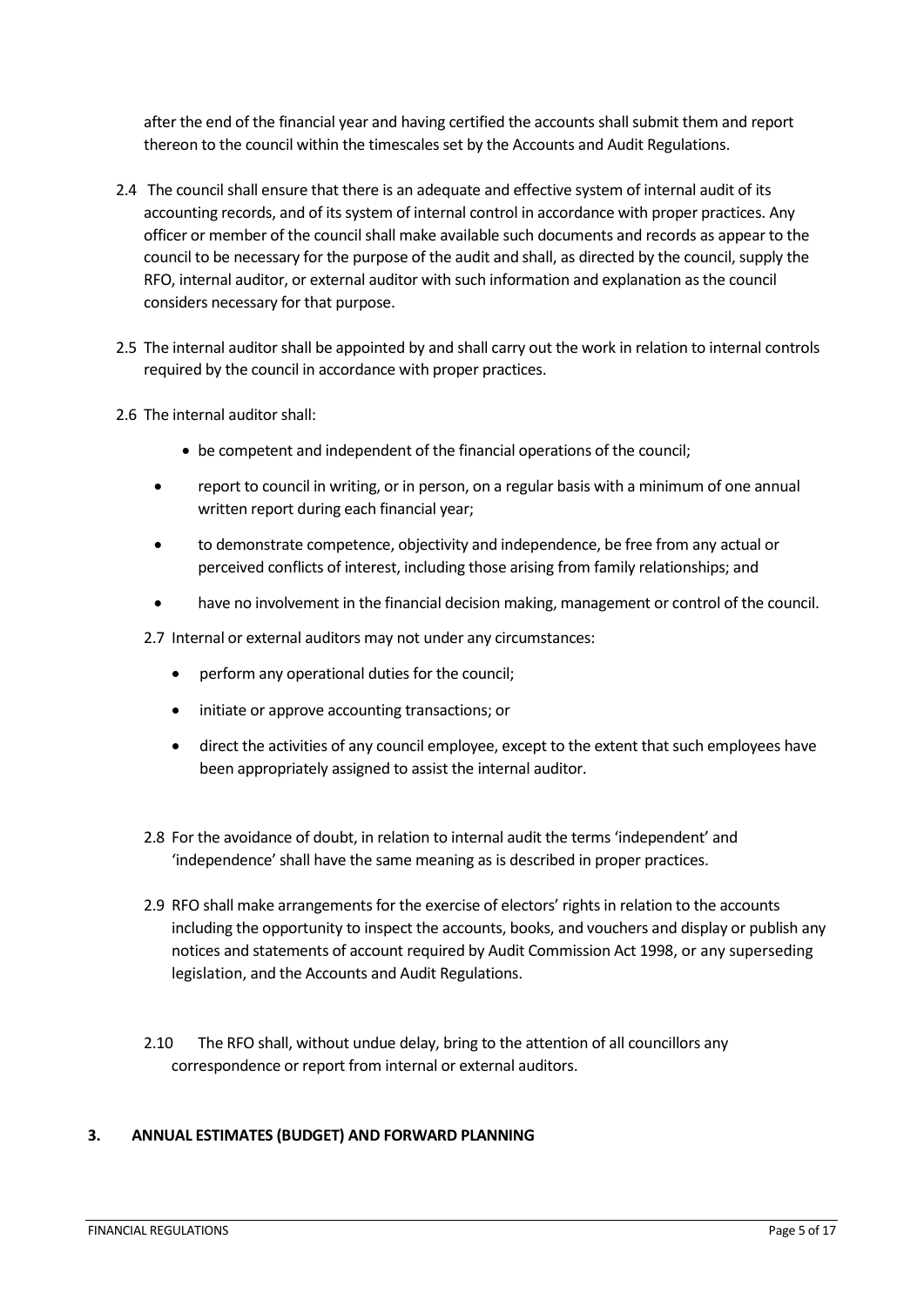- 3.1. Pucklechurch Parish Council shall review its three year forecast of revenue and capital receipts and payments. Having regard to the forecast, it shall thereafter formulate and submit proposals for the following financial year to the council not later than the end of November each year including any proposals for revising the forecast.
- 3.2. The RFO must each year, by no later than December prepare detailed estimates of all receipts and payments including the use of reserves and all sources of funding for the following financial year in the form of a budget to be considered by Pucklechurch Parish Council.
- 3.3. Pucklechurch Parish Council shall consider annual budget proposals in relation to the council's three year forecast of revenue and capital receipts and payments including recommendations for the use of reserves and sources of funding and update the forecast accordingly.
- 3.4. Pucklechurch Parish Council shall fix the precept (council tax requirement), and relevant basic amount of council tax to be levied for the ensuing financial year not later than by the end of January each year. The RFO shall issue the precept to the billing authority and shall supply each member with a copy of the approved annual budget.
- <span id="page-5-0"></span>3.5. The approved annual budget shall form the basis of financial control for the ensuing year.

## 4. BUDGETARY CONTROL AND AUTHORITY TO SPEND

- 4.1 Expenditure on revenue items may be authorised up to the amounts included for that class of expenditure in the approved budget. This authority is to be determined by:
	- the council for all items over £1,000 £10,000 but will require at least 3 quotations to be obtained and agreed prior to spend.
	- the Clerk, in conjunction with any councillor Chairman, for any items below £1,000.

Such authority is to be evidenced by a minute or by an authorisation slip duly signed by the Clerk, and where necessary also by the appropriate Councillor.

Contracts may not be disaggregated to avoid controls imposed by these regulations.

- 4.2 No expenditure may be authorised that will exceed the amount provided in the revenue budget for that class of expenditure other than by resolution of the council, or duly delegated committee. During the budget year and with the approval of council having considered fully the implications for public services, unspent and available amounts may be moved to other budget headings or to an earmarked reserve as appropriate ('virement').
- 4.3 Unspent provisions in the revenue or capital budgets for completed projects shall not be carried forward to a subsequent year.
- 4.4 The salary budgets are to be reviewed at least annually in November for the following financial year and such review shall be evidenced by a hard copy schedule signed by the Clerk and the Chairman of Council or relevant committee. The RFO will inform committees of any changes impacting on their budget requirement for the coming year in good time.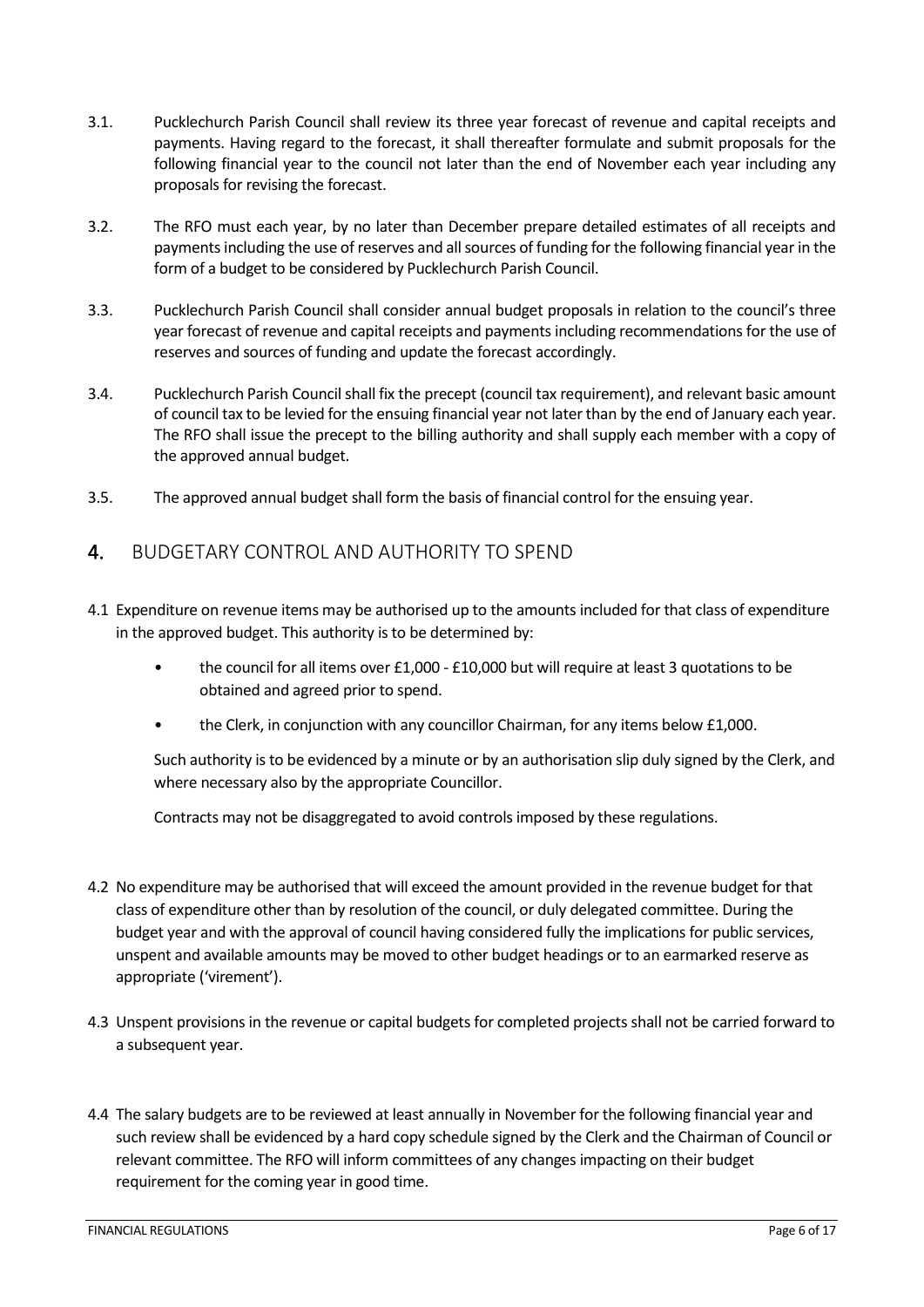- 4.5 In cases of extreme risk to the delivery of council services, the clerk may authorise revenue expenditure on behalf of the council which in the clerk's judgement it is necessary to carry out. Such expenditure includes repair, replacement or other work, whether or not there is any budgetary provision for the expenditure, subject to a limit of £1000. The Clerk shall report such action to the chairman as soon as possible and to the council as soon as practicable thereafter.
- 4.6 No expenditure shall be authorised in relation to any capital project and no contract entered into or tender accepted involving capital expenditure unless Pucklechurch Parish Council is satisfied that the necessary funds are available and the requisite borrowing approval has been obtained.
- 4.7 All capital works shall be administered in accordance with the council's standing orders and financial regulations relating to contracts.
- 4.8 The RFO shall regularly provide the council with a statement of receipts and payments to date under each head of the budgets, comparing actual expenditure to the appropriate date against that planned as shown in the budget. These statements are to be prepared at least at the end of each month and shall show explanations of material variances. For this purpose "material" shall be in excess of £750 or 15% of the budget.
- 4.9 Changes in earmarked reserves shall be approved by council as part of the budgetary control process.

#### <span id="page-6-0"></span>5 BANKING ARRANGEMENTS AND AUTHORISATION OF PAYMENTS

- 5.1 The council's banking arrangements, including the bank mandate, shall be made by the RFO and approved by the council; banking arrangements may not be delegated to a committee. They shall be regularly reviewed for safety and efficiency. Pucklechurch Parish Council reserves the right to seek credit references in respect of members or employees who act as signatories.
- 5.2 The RFO shall prepare a schedule of payments requiring authorisation, forming part of the Agenda for the Meeting and, together with the relevant invoices, present the schedule to Pucklechurch Parish Council. Pucklechurch Parish Council shall review the schedule for compliance and, having satisfied itself shall authorise payment by a resolution of the council. The approved schedule shall be ruled off and initialled by the Councillors signing the cheques. A detailed list of all payments shall be disclosed within or as an attachment to the minutes of the meeting at which payment was authorised. Personal payments (including salaries, wages, expenses and any payment made in relation to the termination of a contract of employment) may be summarised to remove public access to any personal information.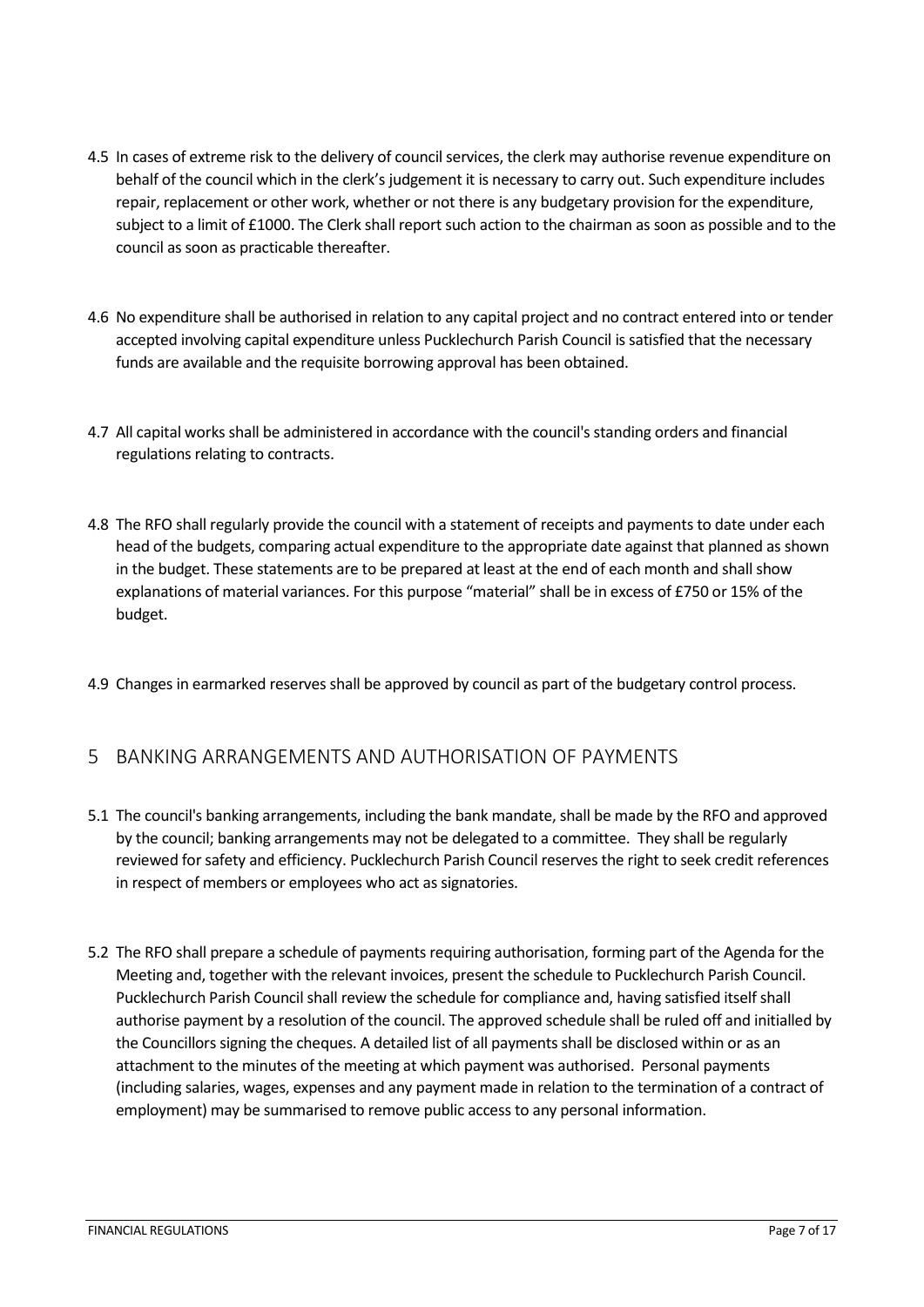- 5.3 All invoices for payment shall be examined, verified and certified by the RFO to confirm that the work, goods or services to which each invoice relates has been received, carried out, examined and represents expenditure previously approved by the council.
- 5.4 The RFO shall examine invoices for arithmetical accuracy and analyse them to the appropriate expenditure heading. The RFO shall take all steps to pay all invoices submitted, and which are in order, at the next available council meeting.
- 5.5 The RFO shall have delegated authority to authorise the payment of items only in the following circumstances:
	- a) If a payment is necessary to avoid a charge to interest under the Late Payment of Commercial Debts (Interest) Act 1998, and the due date for payment is before the next scheduled Meeting of council, where the Clerk and RFO certify that there is no dispute or other reason to delay payment, provided that a list of such payments shall be submitted to the next appropriate meeting of council;
	- b) An expenditure item authorised under 5.6 below (continuing contracts and obligations) provided that a list of such payments shall be submitted to the next appropriate meeting of council or
	- c) Transfer of funds between the bank accounts in the name of Pucklechurch Parish council shall be carried out as and when needed by the RFO.
- 5.6 For each financial year the RFO shall draw up a list of due payments which arise on a regular basis as the result of a continuing contract, statutory duty, or obligation (such as but not exclusively, Salaries, PAYE and NI, Superannuation Fund and regular maintenance contracts and the like for which council Pucklechurch Parish Council may authorise payment for the year provided that the requirements of regulation 4.1 (Budgetary Controls) are adhered to, provided also that a list of such payments shall be submitted to the next appropriate meeting of council.
- 5.7 A record of regular payments made under 5.6 above shall be drawn up and be signed by two members on each and every occasion when payment is authorised - thus controlling the risk of duplicated payments being authorised and / or made.
- 5.8 In respect of grants a duly authorised committee shall approve expenditure within any limits set by Pucklechurch Parish Council and in accordance with any policy statement approved by council. Any Revenue or Capital Grant shall before payment, be subject to ratification by resolution of the council.
- **5.9** Members are subject to the Code of Conduct that has been adopted by the council and shall comply with the Code and Standing Orders when a decision to authorise or instruct payment is made in respect of a matter in which they have a disclosable pecuniary or other interest, unless a dispensation has been granted.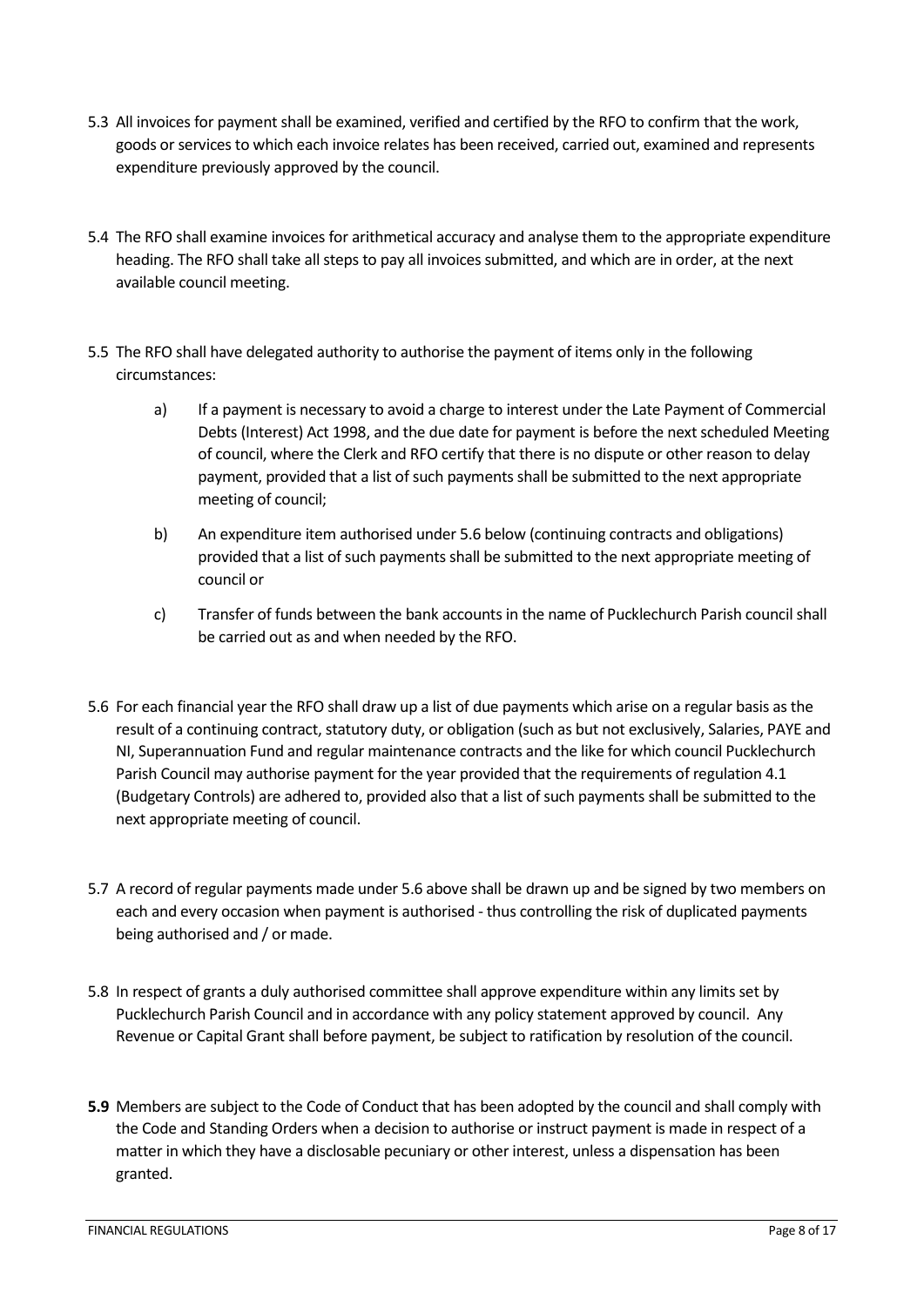- 5.10 Pucklechurch Parish Council will aim to rotate the duties of members in these Regulations so that onerous duties are shared out as evenly as possible over time.
- 5.11 Any changes in the recorded details of suppliers, such as bank account records, shall be approved in writing by a Councillor.

## <span id="page-8-0"></span>6 INSTRUCTIONS FOR THE MAKING OF PAYMENTS

- 6.1 Pucklechurch Parish Council will make safe and efficient arrangements for the making of its payments.
- 6.2 Following authorisation under Financial Regulation 5 above, Pucklechurch Parish Council, if so delegated, the RFO shall give instruction that a payment shall be made.
- 6.3 All payments shall be effected by cheque or other instructions to the council's bankers, or otherwise, in accordance with a resolution of Pucklechurch Parish Council.
- **6.4** Cheques or orders for payment drawn on the bank account in accordance with the schedule as presented to council or committee shall be signed by two members of Pucklechurch Parish Council, in accordance with a resolution instructing that payment. If a member who is also a bank signatory has declared a disclosable pecuniary interest, or has any other interest, in the matter in respect of which the payment is being made, that councillor shall be required to consider Standing Orders, and thereby determine whether it is appropriate and / or permissible to be a signatory to the transaction in question.
- **6.5** To indicate agreement of the details shown on the cheque or order for payment with the counterfoil and the invoice or similar documentation, the signatories shall each also initial/sign the cheque authorisation sheet.
- 6.6 Cheques or orders for payment shall not normally be presented for signature other than at a Pucklechurch Parish Council meeting (including immediately before or after such a meeting). Any signatures obtained away from such meetings shall be reported to the council at the next convenient meeting.
- 6.7 If thought appropriate by Pucklechurch Parish Council, payment for utility supplies (energy, telephone and water) and any National Non-Domestic Rates may be made by variable direct debit provided that the instructions are signed by two members and any payments are reported to council as made. The approval of the use of a variable direct debit shall be renewed by resolution of the council at least every two years.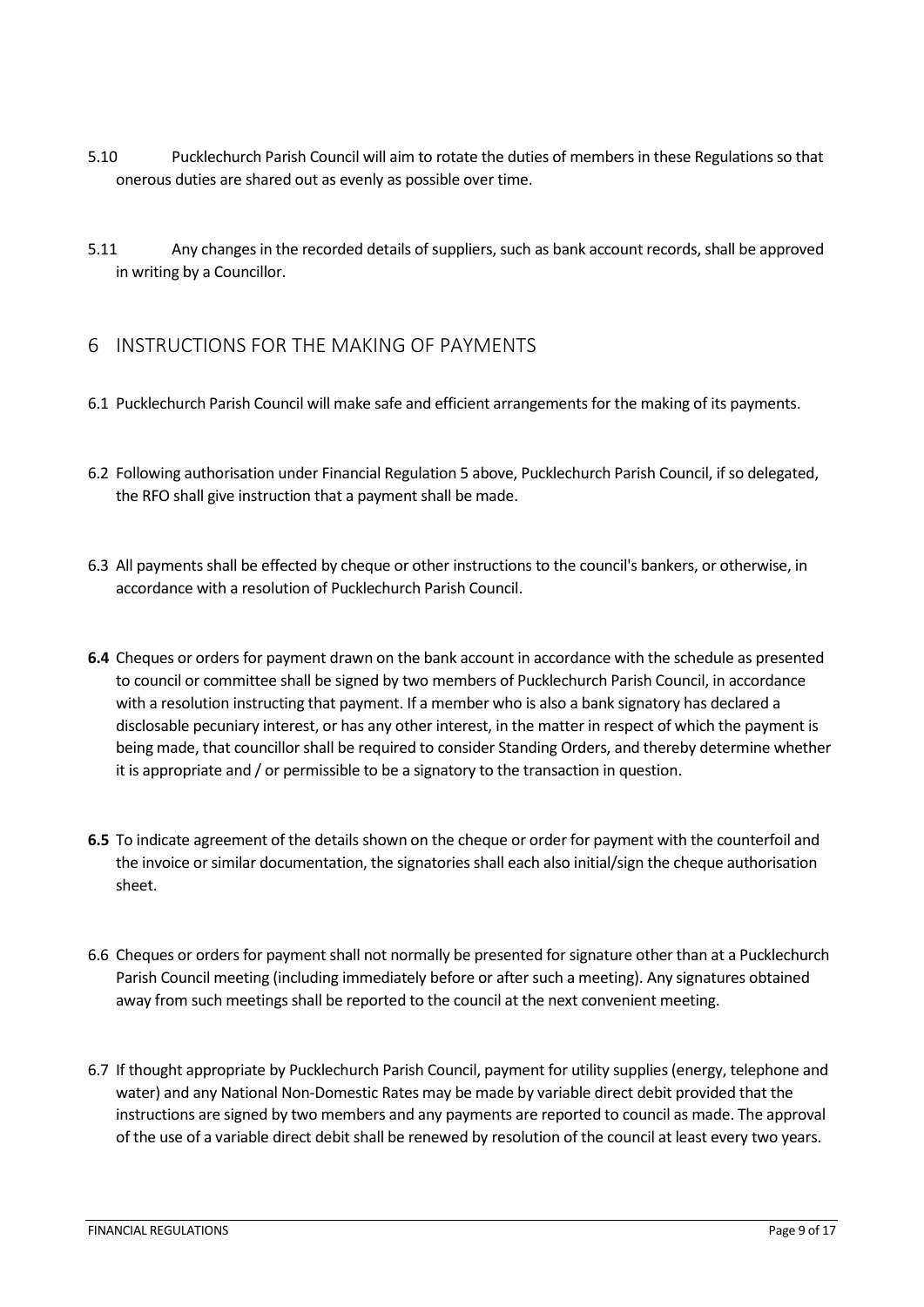- 6.8 Regular back-up copies of the records on any computer shall be made and shall be stored securely away from the computer in question, and preferably off site.
- 6.9 If thought appropriate by Pucklechurch Parish Council, payment for certain items may be made by BACS or CHAPS methods provided that the instructions for each payment are signed, or otherwise evidenced, by two authorised bank signatories are retained and any payments are reported to council as made. The approval of the use of BACS or CHAPs shall be renewed by resolution of the council at least every two years.
- 6.10 Any corporate trade account opened by the council will be specifically restricted to use by the RFO and shall be subject to automatic payment in full at each month-end. The RFO with agreement from the Parish Council may from time to time make purchases on behalf of the Parish Council by use of a Personal Credit Card. Reimbursement of this purchase will be made by cheque to the RFO at the next appropriate meeting. No interest or Credit Card charges can be claimed for any Credit/Debit Card transactions and the RFO must check prior to using any Credit or Debit card that no cost will be incurred over and above the Purchase Price
- 6.11 The RFO may provide petty cash to officers for the purpose of defraying operational and other expenses. Vouchers for payments made shall be forwarded to the RFO with a claim for reimbursement.
	- a) The RFO shall maintain a petty cash float of £150 for the purpose of defraying operational and other expenses. Vouchers for payments made from petty cash shall be kept to substantiate the payment.
	- b) Income received must not be paid into the petty cash float but must be separately banked, as provided elsewhere in these regulations.
	- c) Payments to maintain the petty cash float shall be shown separately on the schedule of payments presented to council under 5.2 above.

## <span id="page-9-0"></span>7 PAYMENT OF SALARIES

- 7.1 As an employer, the council shall make arrangements to meet fully the statutory requirements placed on all employers by PAYE, National Insurance and Pension legislation. The payment of all salaries shall be made in accordance with payroll records and the rules of PAYE and National Insurance currently operating. Salary rates, pension contributions shall be as agreed by council, or a duly delegated committee.
- 7.2 Payment of salaries and payment of deductions from salary such as may be required to be made for tax, national insurance and pension contributions, or similar statutory or discretionary deductions must be made in accordance with the payroll records and on the appropriate dates stipulated in employment contracts, provided that each payment is reported to the next available council meeting, as set out in these regulations above.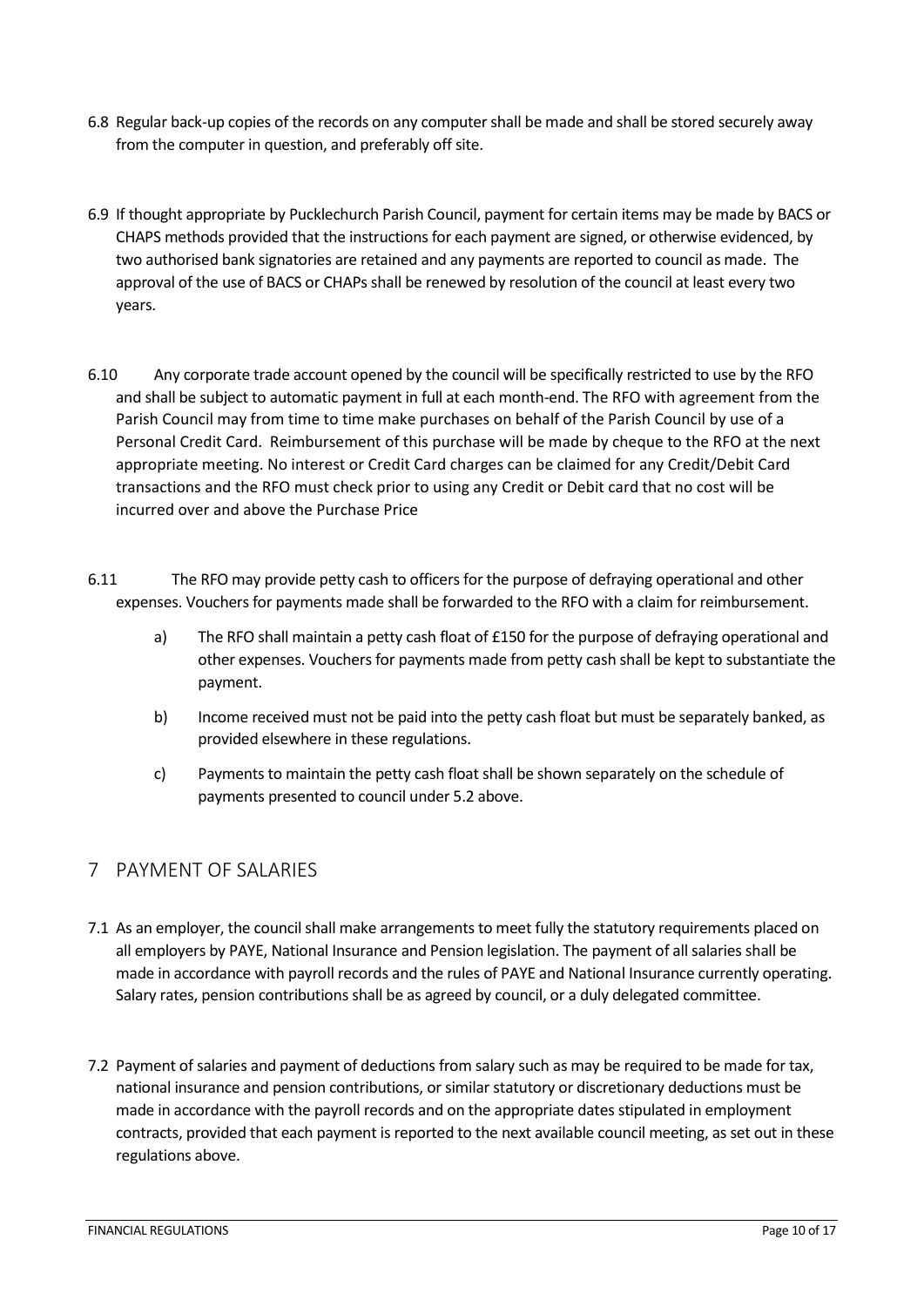- 7.3 No changes shall be made to any employee's pay, emoluments, or terms and conditions of employment without the prior consent of Pucklechurch Parish Council
- 7.4 Each and every payment to employees of net salary and to the appropriate creditor of the statutory and discretionary deductions shall be recorded in a separate confidential record (confidential cash book). This confidential record is not open to inspection or review (under the Freedom of Information Act 2000 or otherwise) other than:
	- a) by any councillor who can demonstrate a need to know;
	- b) by the internal auditor;
	- c) by the external auditor; or
	- d) by any person authorised under Audit Commission Act 1998, or any superseding legislation.
- 7.5 The total of such payments in each calendar month shall be reported with all other payments as made as may be required under these Financial Regulations, to ensure that only payments due for the period have actually been paid.
- 7.6 An effective system of personal performance management should be maintained for the senior officers.
- 7.7 Any termination payments shall be supported by a clear business case and reported to the council. Termination payments shall only be authorised by council.
- 7.8 Before employing interim staff the council must consider a full business case.

## <span id="page-10-0"></span>8 LOANS AND INVESTMENTS

- 8.1 All borrowings shall be effected in the name of Pucklechurch Parish Council, after obtaining any necessary borrowing approval. Any application for borrowing approval shall be approved by Council as to terms and purpose. The application for borrowing approval, and subsequent arrangements for the loan shall only be approved by full council.
- 8.2 Any financial arrangement which does not require formal borrowing approval from the Secretary of State/Welsh Assembly Government (such as Hire Purchase or Leasing of tangible assets) shall be subject to approval by the full council. In each case a report in writing shall be provided to Pucklechurch Parish Council in respect of value for money for the proposed transaction.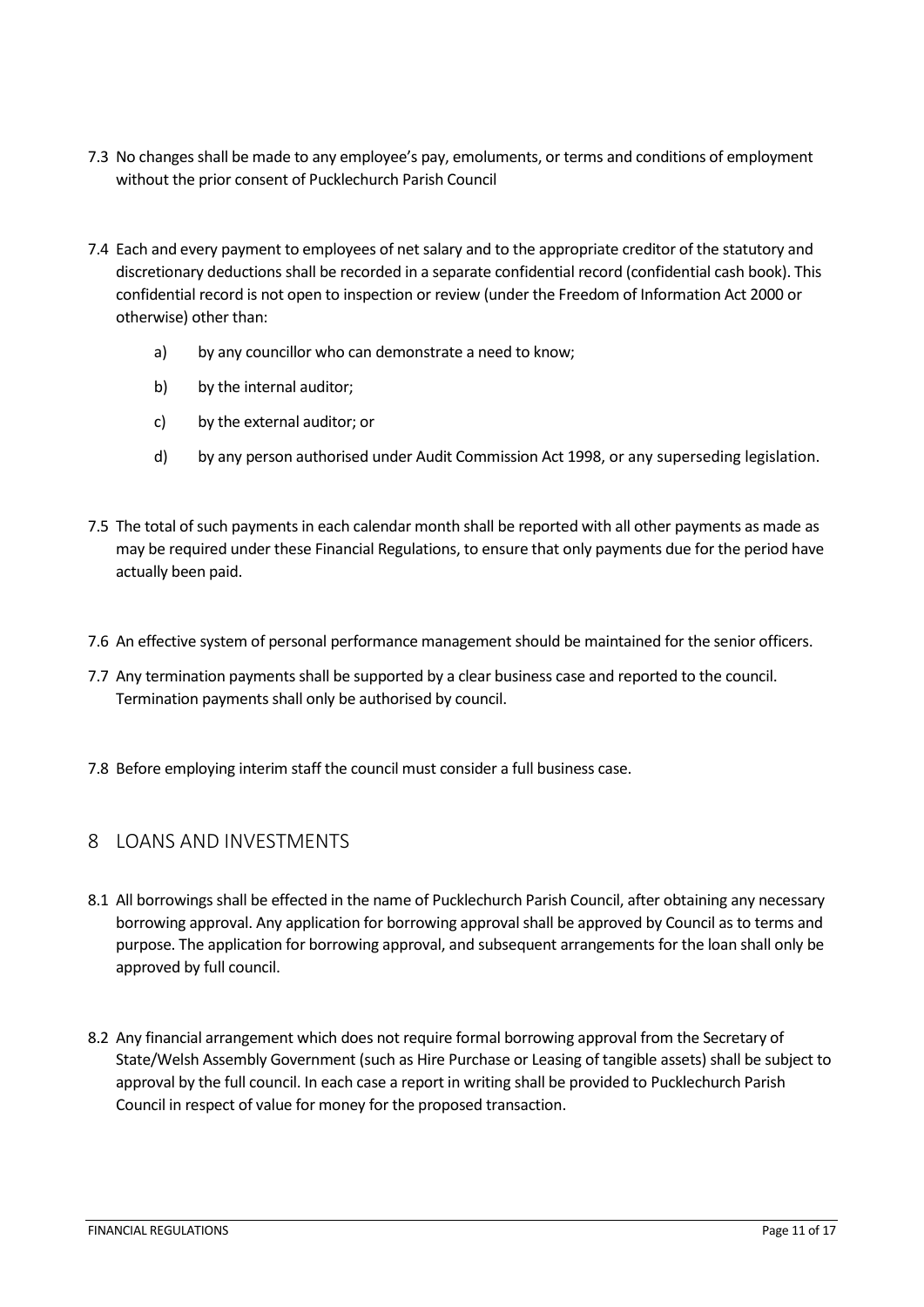- 8.3 The council will arrange with the council's banks and investment providers for the sending of a copy of each statement of account to the Chairman of the council at the same time as one is issued to the RFO.
- 8.4 All loans and investments shall be negotiated in the name of Pucklechurch Parish Council and shall be for a set period in accordance with council policy.
- 8.5 The council shall consider the need for an Investment Strategy and Policy which, if drawn up, shall be in accordance with relevant regulations, proper practices and guidance. Any Strategy and Policy shall be reviewed by the council at least annually.
- 8.6 All investments of money under the control of the council shall be in the name of the council.
- 8.7 All investment certificates and other documents relating thereto shall be retained in the custody of the RFO.
- 8.8 Payments in respect of short term or long term investments, including transfers between bank accounts held in the same bank, or branch, shall be made in accordance with Regulation 5 (Authorisation of payments) and Regulation 6 (Instructions for payments).

#### <span id="page-11-0"></span>9 INCOME

- 9.1 The collection of all sums due to the council shall be the responsibility of and under the supervision of the RFO.
- 9.2 Particulars of all charges to be made for work done, services rendered or goods supplied shall be agreed annually by the council, notified to the RFO and the RFO shall be responsible for the collection of all accounts due to the council.
- 9.3 The council will review all fees and charges at least annually, following a report of the Clerk.
- 9.4 Any sums found to be irrecoverable and any bad debts shall be reported to the council and shall be written off in the year.
- 9.5 All sums received on behalf of the council shall be banked intact as directed by the RFO. In all cases, all receipts shall be deposited with the council's bankers with such frequency as the RFO considers necessary.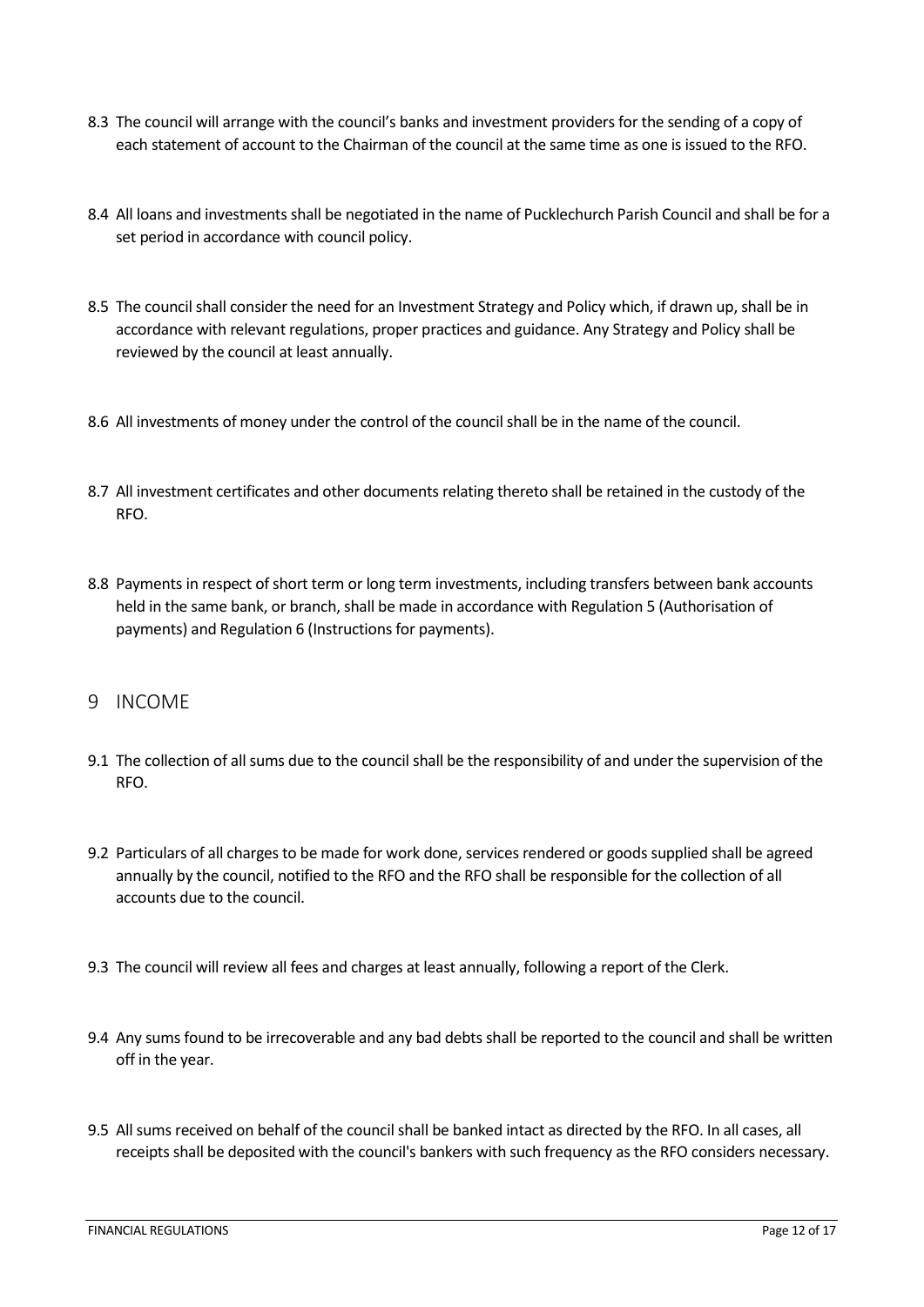- 9.6 The origin of each receipt shall be entered on the paying-in slip.
- 9.7 Personal cheques shall not be cashed out of money held on behalf of the council.
- 9.8 The RFO shall promptly complete any VAT Return that is required. Any repayment claim due in accordance with VAT Act 1994 section 33 shall be made at least annually coinciding with the financial year end.
- 9.9 Where any significant sums of cash are regularly received by Pucklechurch Parish Council, the RFO shall take such steps as are agreed by the council to ensure that more than one person is present when the cash is counted in the first instance, that there is a reconciliation to some form of control such as ticket issues, and that appropriate care is taken in the security and safety of individuals banking such cash.
- **9.10** Any income arising which is the property of a charitable trust shall be paid into a charitable bank account. Instructions for the payment of funds due from the charitable trust to the council (to meet expenditure already incurred by the authority) will be given by the Managing Trustees of the charity meeting separately from any council meeting (see also Regulation 16 below)

## <span id="page-12-0"></span>10 ORDERS FOR WORK, GOODS AND SERVICES

- 10.1 An official order or letter shall be issued for all work, goods and services unless a formal contract is to be prepared or an official order would be inappropriate. Copies of orders shall be retained.is generally understood to include all fixed assets
- 10.2 Order books shall be controlled by the RFO.
- 10.3 All members and officers are responsible for obtaining value for money at all times. An officer issuing an official order shall ensure as far as reasonable and practicable that the best available terms are obtained in respect of each transaction, usually by obtaining three or more quotations or estimates from appropriate suppliers, subject to any *de minimis* provisions in Regulation 11.1 below.
- 10.4 A member may not issue an official order or make any contract on behalf of the council.
- 10.5 The RFO shall verify the lawful nature of any proposed purchase before the issue of any order, and in the case of new or infrequent purchases or payments, the RFO shall ensure that the statutory authority shall be reported to the meeting at which the order is approved so that the minutes can record the power being used.

#### <span id="page-12-1"></span>11 CONTRACTS

11.1 Procedures as to contracts are laid down as follows: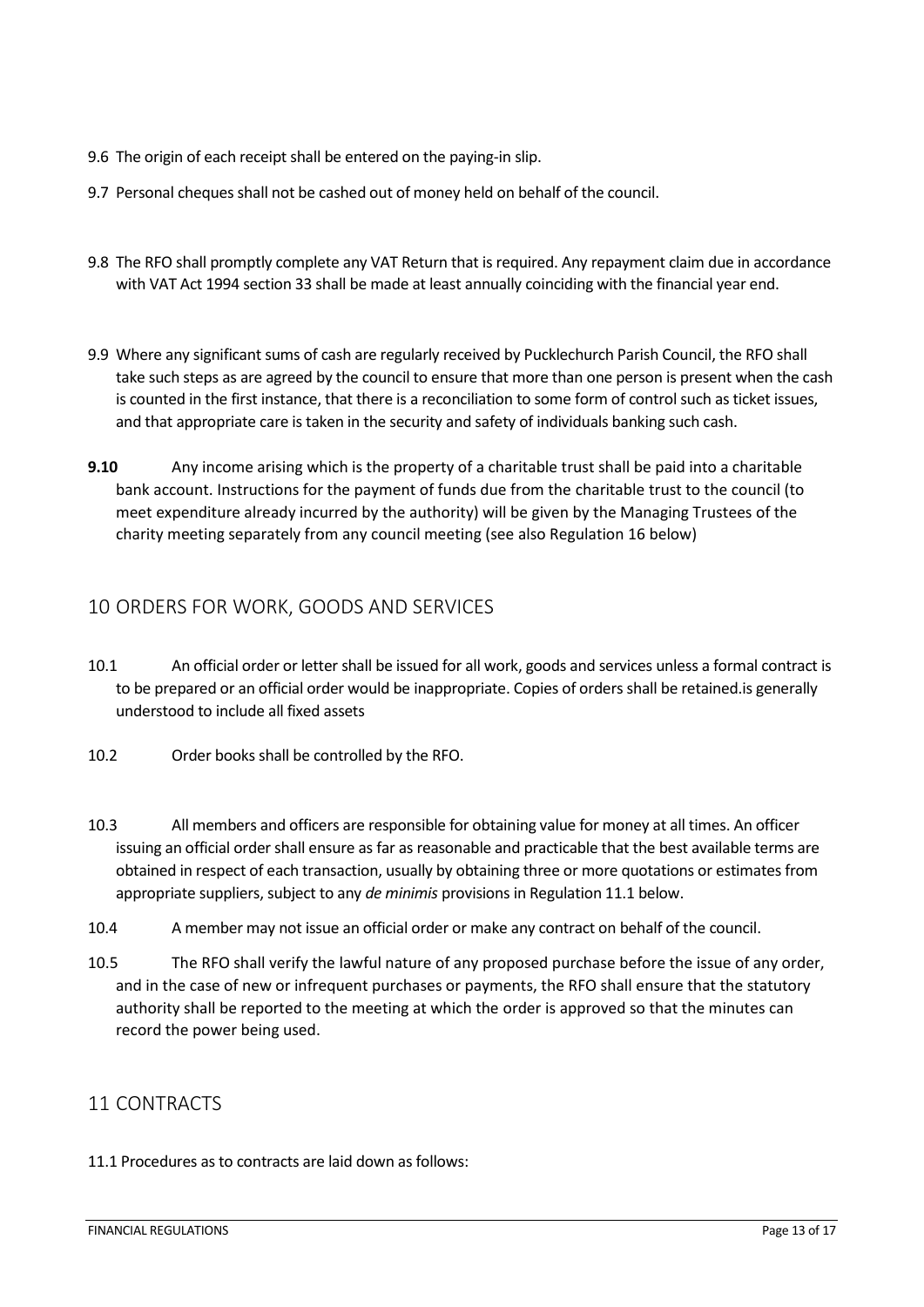- a. Every contract shall comply with these financial regulations, and no exceptions shall be made otherwise than in an emergency provided that this regulation need not apply to contracts which relate to items (i) to (vi) below:
	- i) for the supply of gas, electricity, water, sewerage and telephone services;
	- ii) for specialist services such as are provided by solicitors, accountants, surveyors and planning consultants;
	- iii) for work to be executed or goods or materials to be supplied which consist of repairs to or parts for existing machinery or equipment or plant;
	- iv) for work to be executed or goods or materials to be supplied which constitute an extension of an existing contract by the council;
	- v) for additional audit work of the external auditor up to an estimated value of £500 (in excess of this sum the RFO shall act after consultation with a council member) and
	- vi) for goods or materials proposed to be purchased which are proprietary articles and / or are only sold at a fixed price.
- b) Where the council intends to procure or award a public supply contract, public service contract or public works contract as defined by The Public Contracts Regulations 2015 ("the Regulations") which is valued at £25,000 or more, the council shall comply with the relevant requirements of the Regulations[1].
- c) The full requirements of The Regulations, as applicable, shall be followed in respect of the tendering and award of a public supply contract, public service contract or public works contract which exceed thresholds in The Regulations set by the Public Contracts Directive 2014/24/EU (which may change from time to time)<sup>[2]</sup>.
- d) When applications are made to waive financial regulations relating to contracts to enable a price to be negotiated without competition the reason shall be embodied in a recommendation to the council.

<sup>[1]</sup> The Regulations require councils to use the Contracts Finder website to advertise contract opportunities, set out the procedures to be followed in awarding new contracts and to publicise the award of new contracts

<sup>[2]</sup> Thresholds currently applicable are:

a) For public supply and public service contracts 209,000 Euros (£181,302)

b) For public works contracts 5,225,000 Euros (£4,551,413)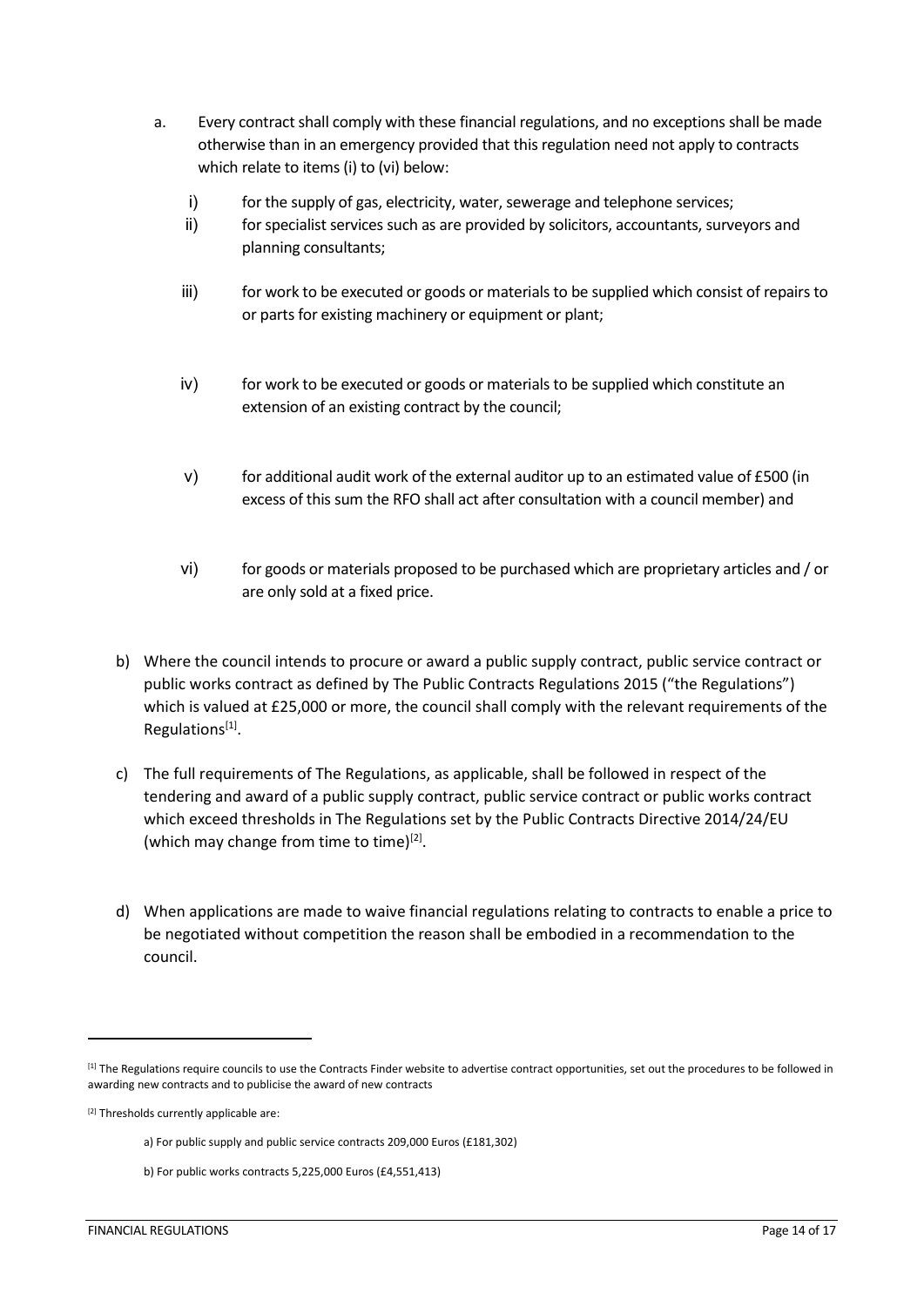- e) Such invitation to tender shall state the general nature of the intended contract and the Clerk shall obtain the necessary technical assistance to prepare a specification in appropriate cases. The invitation shall in addition state that tenders must be addressed to the Clerk in the ordinary course of post. Each tendering firm shall be supplied with a specifically marked envelope in which the tender is to be sealed and remain sealed until the prescribed date for opening tenders for that contract.
- f) All sealed tenders shall be opened at the same time on the prescribed date by the Clerk in the presence of at least one member of council.
- g) Any invitation to tender issued under this regulation shall be subject to Standing Orders, 14 and shall refer to the terms of the Bribery Act 2010.
- h) Where it is intended to enter into a contract exceeding £10,000 but below £25,000 in value for the supply of goods or materials or for the execution of works or specialist services other than such goods, materials, works or specialist services as are excepted as set out in paragraph (a) the Clerk shall invite tenders from at least three firms to be taken from the appropriate approved list.
- i) When it is to enter into a contract of less than £10,000 in value for the supply of goods or materials or for the execution of works or specialist services other than such goods, materials, works or specialist services as are excepted as set out in paragraph (a) the Clerk or RFO shall obtain 3 quotations (priced descriptions of the proposed supply); where the value is below £5,000 and above £500 the Clerk or RFO shall strive to obtain 3 estimates. Otherwise, items below £500 at clerk's discretion.
- j) The council shall not be obliged to accept the lowest or any tender, quote or estimate.
- k) Should it occur that the council, does not accept any tender, quote or estimate, the work is not allocated and the council requires further pricing, provided that the specification does not change, no person shall be permitted to submit a later tender, estimate or quote who was present when the original decision-making process was being undertaken.

## <span id="page-14-0"></span>12 PAYMENTS UNDER CONTRACTS FOR BUILDING OR OTHER CONSTRUCTION WORKS

12.1 Payments on account of the contract sum shall be made within the time specified in the contract by the RFO upon authorised certificates of the architect or other consultants engaged to supervise the contract (subject to any percentage withholding as may be agreed in the particular contract).

12.2 Where contracts provide for payment by instalments the RFO shall maintain a record of all such payments. In any case where it is estimated that the total cost of work carried out under a contract,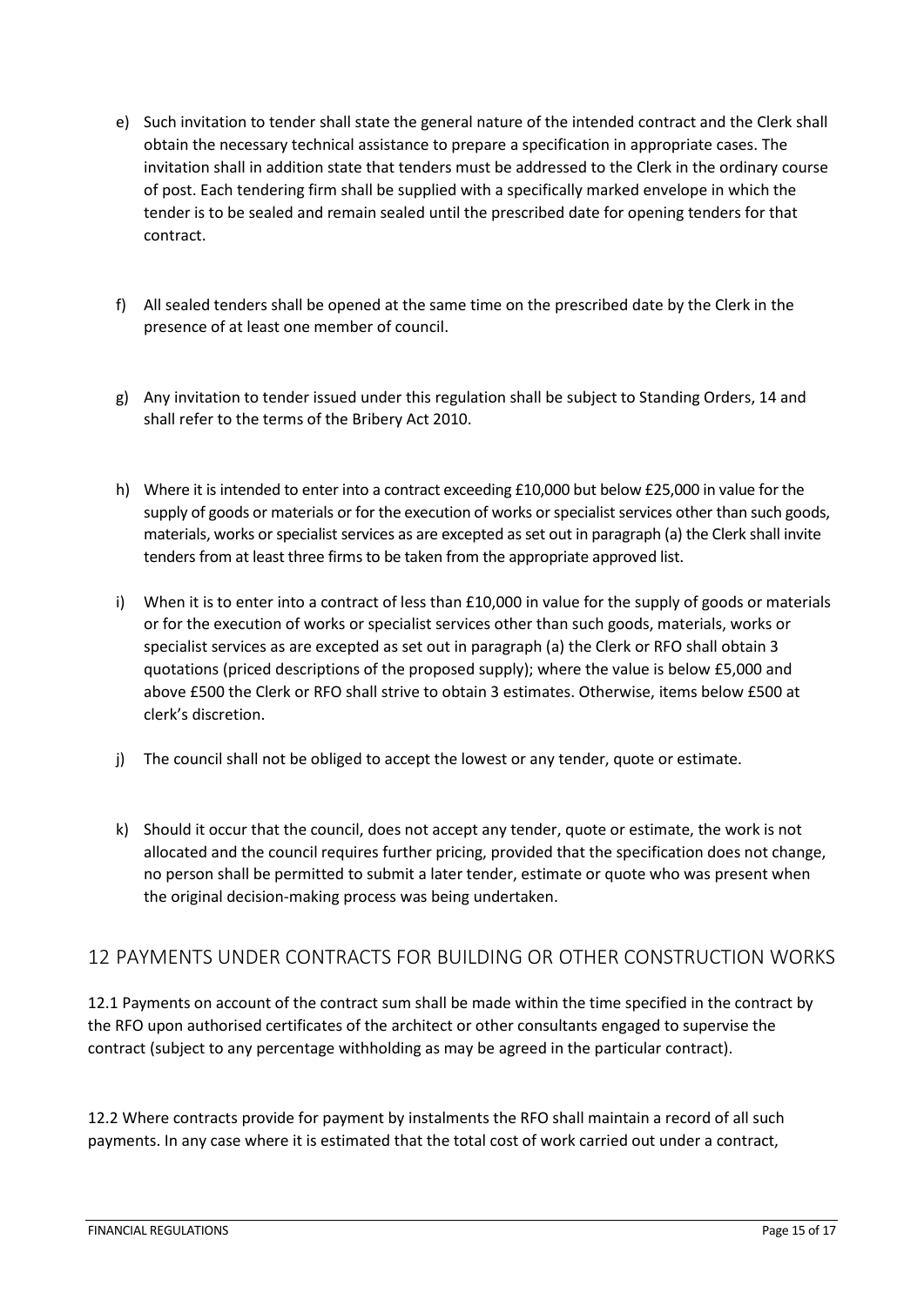excluding agreed variations, will exceed the contract sum of 5% or more a report shall be submitted to the council.

12.3 Any variation to a contract or addition to or omission from a contract must be approved by the council and Clerk to the contractor in writing, the council being informed where the final cost is likely to exceed the financial provision.

## <span id="page-15-0"></span>13 ASSETS, PROPERTIES AND ESTATES

- 13.1 The Clerk shall make appropriate arrangements for the custody of all title deeds and Land Registry Certificates of properties held by the council. The RFO shall ensure a record is maintained of all properties held by the council, recording the location, extent, plan, reference, purchase details, nature of the interest, tenancies granted, rents payable and purpose for which held in accordance with Accounts and Audit Regulations.
- 13.2 No tangible moveable property shall be purchased or otherwise acquired, sold, leased or otherwise disposed of, without the authority of the council, together with any other consents required by law.
- 13.3 No real property (interests in land) shall be sold, leased or otherwise disposed of without the authority of the council, together with any other consents required by law, In each case a report in writing shall be provided to council in respect of valuation and surveyed condition of the property (including matters such as planning permissions and covenants) together with a proper business case (including an adequate level of consultation with the electorate).
- 13.4 No real property (interests in land) shall be purchased or acquired without the authority of the full council. In each case a report in writing shall be provided to council in respect of valuation and surveyed condition of the property (including matters such as planning permissions and covenants) together with a proper business case (including an adequate level of consultation with the electorate).
- 13.5 Subject only to the limit set in Reg. 14.2 above, no tangible moveable property shall be purchased or acquired without the authority of the full council. In each case a report in writing shall be provided to council with a full business case.
- 13.6 The RFO shall ensure that an appropriate and accurate Register of Assets and Investments is kept up to date. The continued existence of tangible assets shown in the Register shall be verified at least annually, possibly in conjunction with a health and safety inspection of assets.

#### <span id="page-15-1"></span>14 INSURANCE

14.1 Following the annual risk assessment (per Financial Regulation 17), the RFO shall effect all insurances and negotiate all claims on the council's insurers.